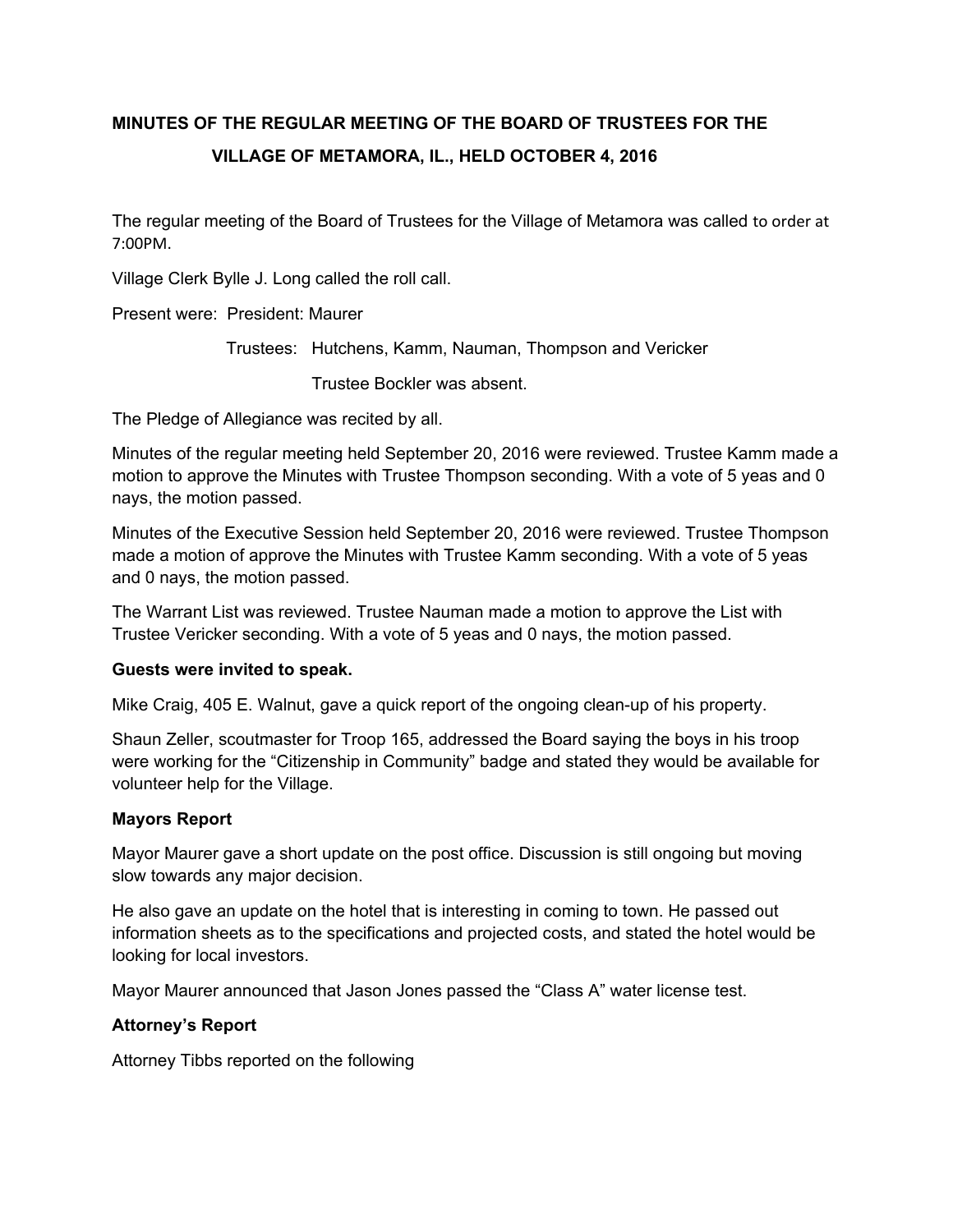- 1. North Wetmore ROW between Chatham and Partridge A draft deed was received and approved and Mr. Tibbs is now attempting to arrange a closing.
- 2. Grain Elevator Owner is working with Dave Mueller.
- 3. Craig Property Notice was served on Mr. Craig on August 17, 2016. The 30-day period set forth in the Notice expired on Sept. 16. Further consideration delayed until the first meeting in November,
- 4. Reimbursement of Expenses He will prepare an ordinance complying with the Local Government Travel Expense Control Act.
- 5. Ordinance Authorizing Stop Signs at Partridge and Tazewell presented on the agenda tonight is an ordinance authorizing a 4-way stop at Partridge and Tazewell.

With that information, Trustee Vericker made a motion to approve the ordinance with Trustee Kamm seconding. With a vote of 4 yeas and I nay (Thompson), Ordinance #2016-7 was approved.

# **Engineer's Report**

There was no report from Mr., Bachman, but Trustee Nauman gave a report on the progress of the work done on the brick walls along Rt 116.

## **Treasurer's Report**

There was no report

## **Public Works Department**

Trustee Nauman set a PW Committee meeting for October 11 following the Police committee meeting at 5PM.

Trustee Nauman then stated the interviewing process for a new hire for the water dept. was complete and it was suggested that the Village hire Mr. Ronald Tackett. He made a motion to hire Mr. Tackett and Trustee Thompson seconded. With a vote of 5 yeas and 0 nays, the motion passed.

Dave Mueller gave an update on several projects ongoing in the Village. He also said he was having trouble contacting Mr. Arends, owner of the grain elevator in regards to the work still needing to be done. The Board directed him to invite Mr. Arends to the PW meeting on October 11 to discuss the issue.

## **Police/Fire/ESD**

Trustee Kamm set a committee meeting for October 11 at 5PM.